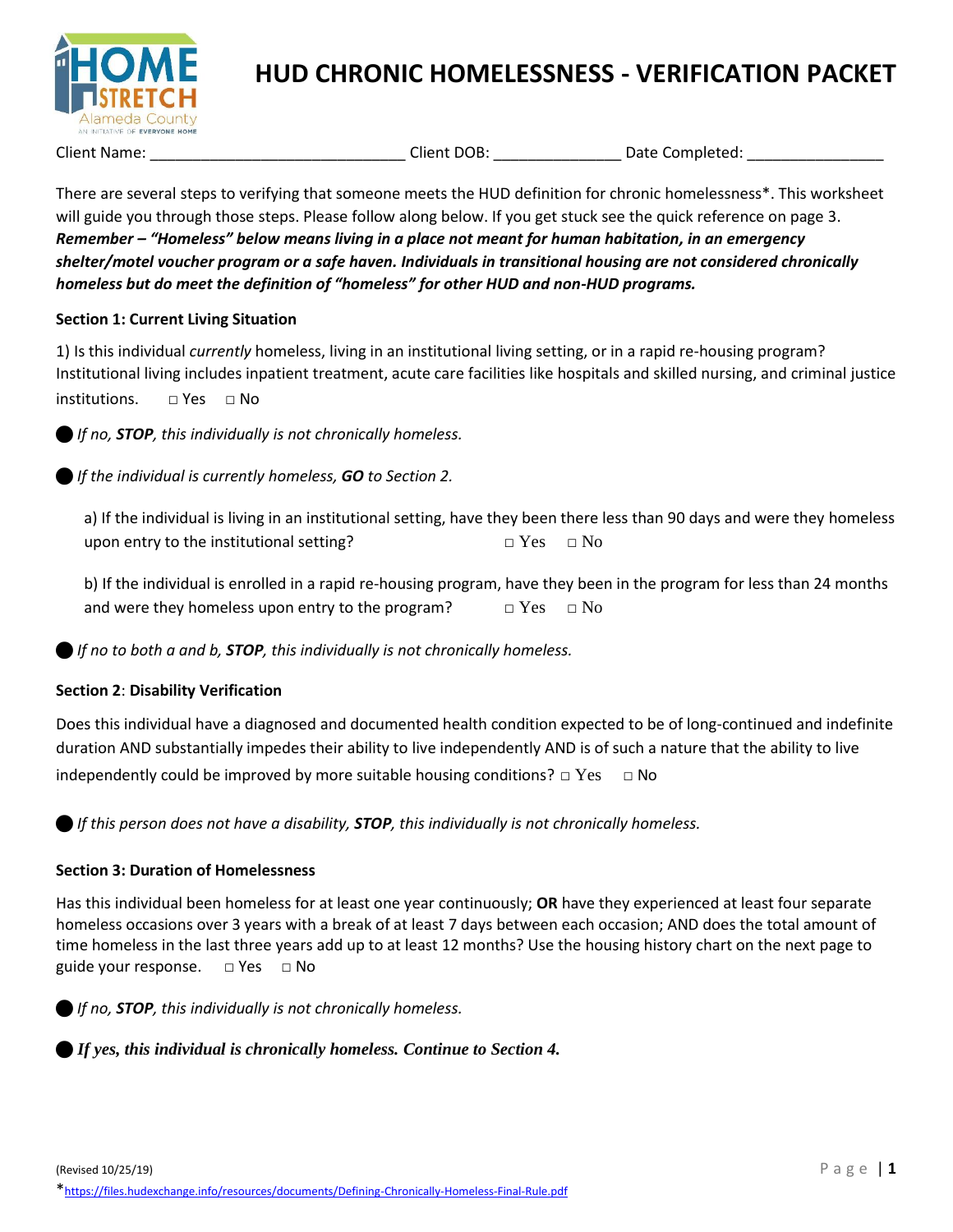#### **Section 4: Documenting Chronic Homelessness**

Now it is time to gather documentation to verify chronic homelessness. HUD requires the following documentation:

- a. Evidence of current homeless status; AND
- b. Evidence of the duration of homelessness
	- i. Evidence that the current homeless occasion has been continuous, for at least one year; OR
	- ii. Evidence that the household experienced at least four separate homeless occasions over 3 years with a break of at least 7 days between each episode; AND the total amount of time homeless in the last three years is at least 12 months
- c. Evidence of diagnosis of one or more of the following disabling conditions: substance use disorder, serious mental illness, developmental disability, chronic health condition, HIV, and/or physical disability

Note: One documented encounter, physical observation of living situation, or HMIS record indicating homelessness within a month is sufficient to verify homelessness for the entire calendar month as long as there is no other evidence indicating a break in homelessness for that month.

- A. To determine what documentation is needed to verify current homelessness and duration of homelessness review the statements below. Use the type of documentation that is appropriate to verify homelessness for each month needing verification. Multiple types of documentation may be needed. Please see the templates on the subsequent pages.
	- □ I have access to the Homeless Management Information System (HMIS) and this individual has record(s) of a project entry for emergency shelter/voucher program.
		- ➢ **Print the record of project entry from HMIS**. Print out must show individual's name and dates of enrollment.
	- □ I have access to HMIS and this individual has HMIS outreach contacts documented in HMIS.
		- ➢ **Print the record of outreach contact(s) from HMIS**. Print out must show individual's name and date(s) of contact(s).
	- □ I physically observed the place this individual is/was living while acting in my professional capacity or I am using my professional judgement to determine this person is/was homeless at the time of my encounter(s) with them.
		- ➢ Complete **Professional Assessment of Living** Situation form.
	- □ I did not physically observe the place this individual is/was living. I received an oral/written statement from another community member (i.e. a shopkeeper, a building owner, or a neighborhood resident) who physically observed the place this individual is/was living.
		- ➢ Complete **Summary of Witness Statement** form.
	- $\Box$  There is no third-party who can verify this individual's living situation. No more than 3 months of the 12 documented months can be verified by self-certification.
		- ➢ Complete **Self-Certification of Homeless** form *with client.*
- B. To document verification of disability a licensed health care professional, who can diagnose and treat the condition being verified, needs to complete the **Verification of Disability** form that can be found on the last page of this packet.

*If you have questions, contact Home Stretch at [HomeStretch@acgov.org](mailto:HomeStretch@acgov.org) or (510) 567-8017. To access additional forms and information about Home Stretch, visit [http://everyonehome.org/our-work/home-stretch/.](http://everyonehome.org/our-work/home-stretch/)*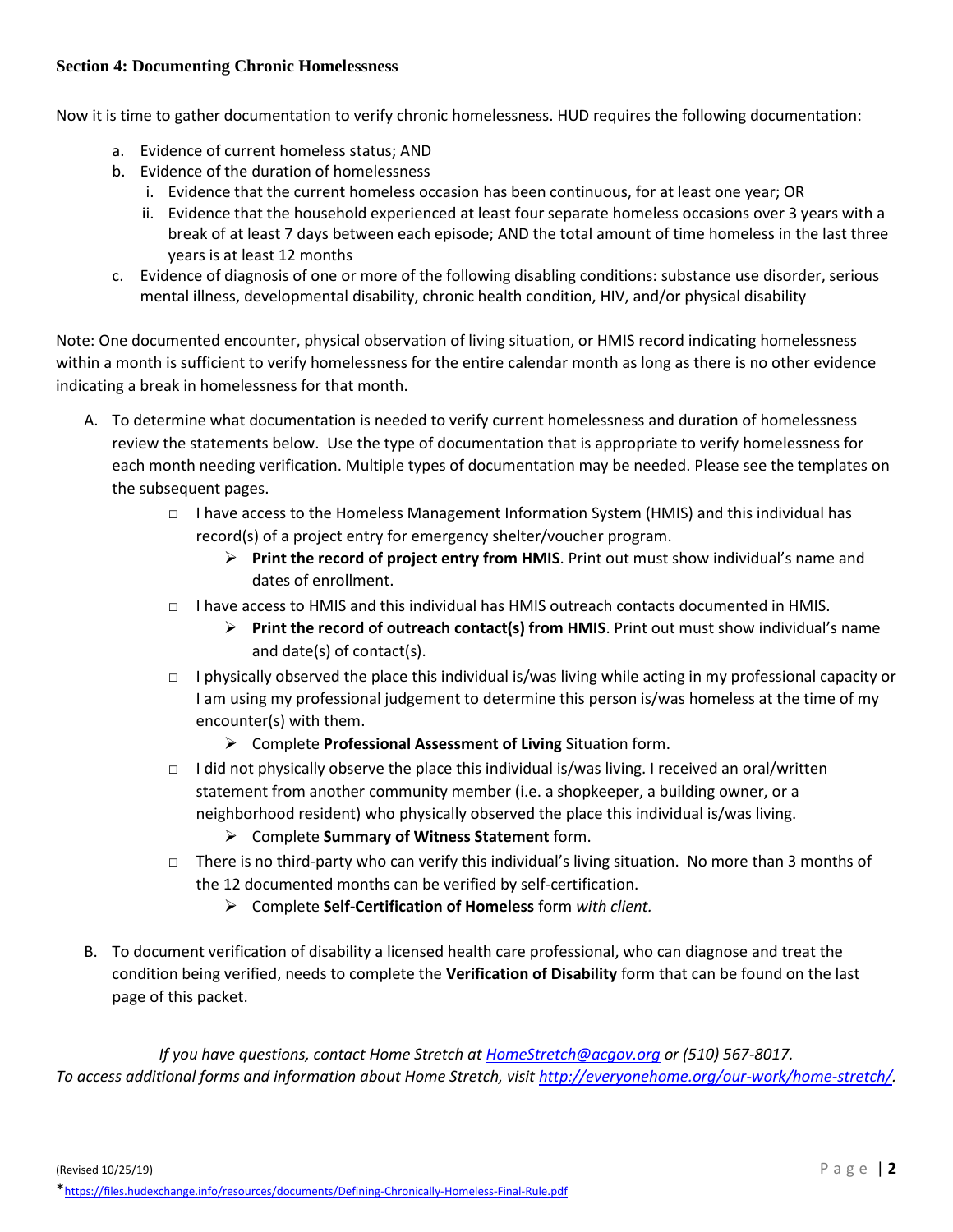# **HUD Homeless Definition Living Situation Quick Reference**

| <b>Applicant's</b><br><b>Current Living</b><br><b>Situation</b>             | Is applicant<br>considered<br>Literally<br><b>Homeless in this</b><br>housing? | Is the applicant<br>considered<br>currently<br>homeless for CH<br>purposes? | Does time in this<br>housing count as<br>time homeless<br>for CH purposes? | <b>Notes</b>                                                                                                                                            |
|-----------------------------------------------------------------------------|--------------------------------------------------------------------------------|-----------------------------------------------------------------------------|----------------------------------------------------------------------------|---------------------------------------------------------------------------------------------------------------------------------------------------------|
| <b>Emergency Shelter</b>                                                    | Yes                                                                            | Yes                                                                         | Yes                                                                        |                                                                                                                                                         |
| Place not meant<br>for human<br>habitation                                  | Yes                                                                            | Yes                                                                         | Yes                                                                        |                                                                                                                                                         |
| Transitional<br>Housing (TH)                                                | Yes                                                                            | No                                                                          | No                                                                         | A stay in TH of 7 days or more is<br>considered a break in homelessness.<br>Only programs publicly funded as<br>transitional housing fit this category. |
| <b>Rapid Rehousing</b><br>(RRH)                                             | Yes*                                                                           | Yes*                                                                        | No                                                                         | *If less than 24 months in RRH and<br>the person was literally homeless<br>upon program entry.                                                          |
| <b>Institutional Living Setting</b>                                         |                                                                                |                                                                             |                                                                            | (Examples: acute medical facility, inpatient substance use or mental health treatment, crisis residential, hospital, jail)                              |
| Less than 90 days                                                           | Yes, if the person<br>was literally<br>homeless upon<br>program entry.         | Yes, if the person<br>was literally<br>homeless upon<br>program entry.      | Yes, if the person<br>was literally<br>homeless upon<br>program entry.     |                                                                                                                                                         |
| More than 90 days                                                           | No                                                                             | No                                                                          | No                                                                         | Stays in institutions of 90 days or<br>more constitute a break in<br>homelessness and do not count<br>toward total time homeless.                       |
| Hotel/Motel                                                                 |                                                                                |                                                                             |                                                                            |                                                                                                                                                         |
| Paid for by<br>agency/voucher                                               | Yes                                                                            | Yes                                                                         | Yes                                                                        | If the hotel is paid for by an agency to<br>divert the person from shelter or the<br>streets, they retain homeless status.                              |
| Paid for by<br>applicant,<br>relatives, friends<br>or others (7+<br>nights) | No                                                                             | No                                                                          | No                                                                         | If the hotel stay is less than 7<br>consecutive nights the person retains<br>their homeless status.                                                     |
| Staying with Friends or Family/Couch Surfing                                |                                                                                |                                                                             |                                                                            |                                                                                                                                                         |
| Less than 7<br>consecutive nights                                           | Yes                                                                            | Yes                                                                         | Yes                                                                        |                                                                                                                                                         |
| Seven (7) or more<br>consecutive nights                                     | No                                                                             | No                                                                          | No                                                                         |                                                                                                                                                         |
| Other                                                                       |                                                                                |                                                                             |                                                                            |                                                                                                                                                         |
| Sober Living                                                                | No                                                                             | No                                                                          | No                                                                         | Transitional residential and limited-                                                                                                                   |
| <b>Board and Care</b>                                                       | No                                                                             | No                                                                          | No                                                                         | term recovery programs are<br>institutional living.                                                                                                     |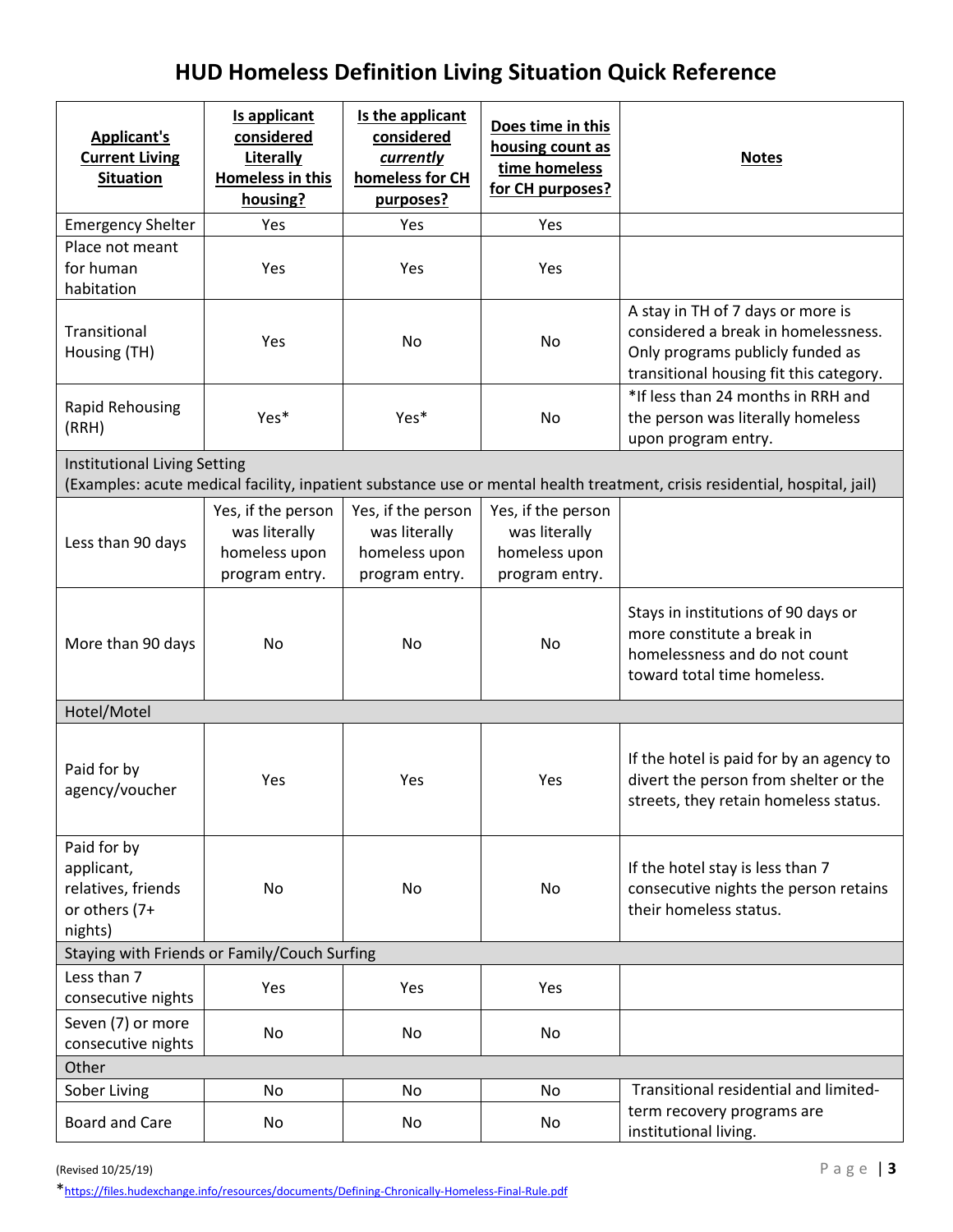

## **Housing History Chart**

## **(for tracking documentation needed)**

| Locations over the last three years, starting<br>with the present. Please include street(s) and<br>city. Verification beyond 12 months is not<br>needed for individuals who have been<br>continuously homeless for the past 12 months. | <b>Type of Living Situation</b><br>Emergency Shelter (ES), Place Not Meant for<br>Habitation (PNMH), Transitional Housing (TH),<br>Permanent Supportive Housing (PSH), Rapid<br>Rehousing (RRH), Institution (INST), Not<br>Homeless (NH) | <b>Start</b><br><b>Date</b> | End<br><b>Date</b> | <b>Total</b><br><b>Months</b> | <b>Verification Available</b><br>From?<br>Verification is required<br>for all time spent living in<br>a homeless situation. |
|----------------------------------------------------------------------------------------------------------------------------------------------------------------------------------------------------------------------------------------|-------------------------------------------------------------------------------------------------------------------------------------------------------------------------------------------------------------------------------------------|-----------------------------|--------------------|-------------------------------|-----------------------------------------------------------------------------------------------------------------------------|
|                                                                                                                                                                                                                                        | □ ES □ PNMH □ TH<br>$\Box$ PSH<br>$\Box$ RRH $\Box$ INST $\Box$ NH                                                                                                                                                                        |                             |                    |                               | $\Box$ HMIS $\Box$ Professional<br>$\Box$ Self-Certification $\Box$ NH                                                      |
|                                                                                                                                                                                                                                        | $\Box$ ES $\Box$ PNMH $\Box$ TH<br>$\Box$ PSH<br>$\Box$ RRH $\Box$ INST $\Box$ NH                                                                                                                                                         |                             |                    |                               | □ HMIS □ Professional<br>Assessment □ Witness<br>□ Self-Certification □ NH                                                  |
|                                                                                                                                                                                                                                        | $\Box$ PSH<br>$\Box$ ES $\Box$ PNMH $\Box$ TH<br>$\Box$ RRH $\Box$ INST $\Box$ NH                                                                                                                                                         |                             |                    |                               | $\Box$ HMIS $\Box$ Professional<br>Assessment □ Witness<br>□ Self-Certification □ NH                                        |
|                                                                                                                                                                                                                                        | $\Box$ ES $\Box$ PNMH $\Box$ TH<br>$\Box$ PSH<br>$\Box$ RRH $\Box$ INST $\Box$ NH                                                                                                                                                         |                             |                    |                               | □ HMIS □ Professional<br>Assessment □ Witness<br>$\Box$ Self-Certification $\Box$ NH                                        |
|                                                                                                                                                                                                                                        | $\Box$ PSH<br>$\Box$ ES $\Box$ PNMH $\Box$ TH<br>$\Box$ RRH $\Box$ INST $\Box$ NH                                                                                                                                                         |                             |                    |                               | $\Box$ HMIS $\Box$ Professional<br>Assessment □ Witness<br>□ Self-Certification □ NH                                        |
|                                                                                                                                                                                                                                        | $\Box$ ES $\Box$ PNMH<br>$\Box$ TH<br>$\Box$ PSH<br>$\Box$ RRH $\Box$ INST $\Box$ NH                                                                                                                                                      |                             |                    |                               | $\Box$ HMIS $\Box$ Professional<br>Assessment □ Witness<br>□ Self-Certification □ NH                                        |
|                                                                                                                                                                                                                                        | $\Box$ ES $\Box$ PNMH $\Box$ TH<br>$\Box$ PSH<br>$\Box$ RRH $\Box$ INST $\Box$ NH                                                                                                                                                         |                             |                    |                               | $\Box$ HMIS $\Box$ Professional<br>Assessment □ Witness<br>$\Box$ Self-Certification $\Box$ NH                              |
|                                                                                                                                                                                                                                        | $\Box$ ES $\Box$ PNMH $\Box$ TH<br>$\Box$ PSH<br>$\Box$ RRH $\Box$ INST $\Box$ NH                                                                                                                                                         |                             |                    |                               | $\Box$ HMIS $\Box$ Professional<br>Assessment □ Witness<br>□ Self-Certification □ NH                                        |
|                                                                                                                                                                                                                                        | $\Box$ ES $\Box$ PNMH<br>$\Box$ TH<br>$\Box$ PSH<br>$\Box$ RRH $\Box$ INST $\Box$ NH                                                                                                                                                      |                             |                    |                               | $\Box$ HMIS $\Box$ Professional<br>Assessment □ Witness<br>$\Box$ Self-Certification $\Box$ NH                              |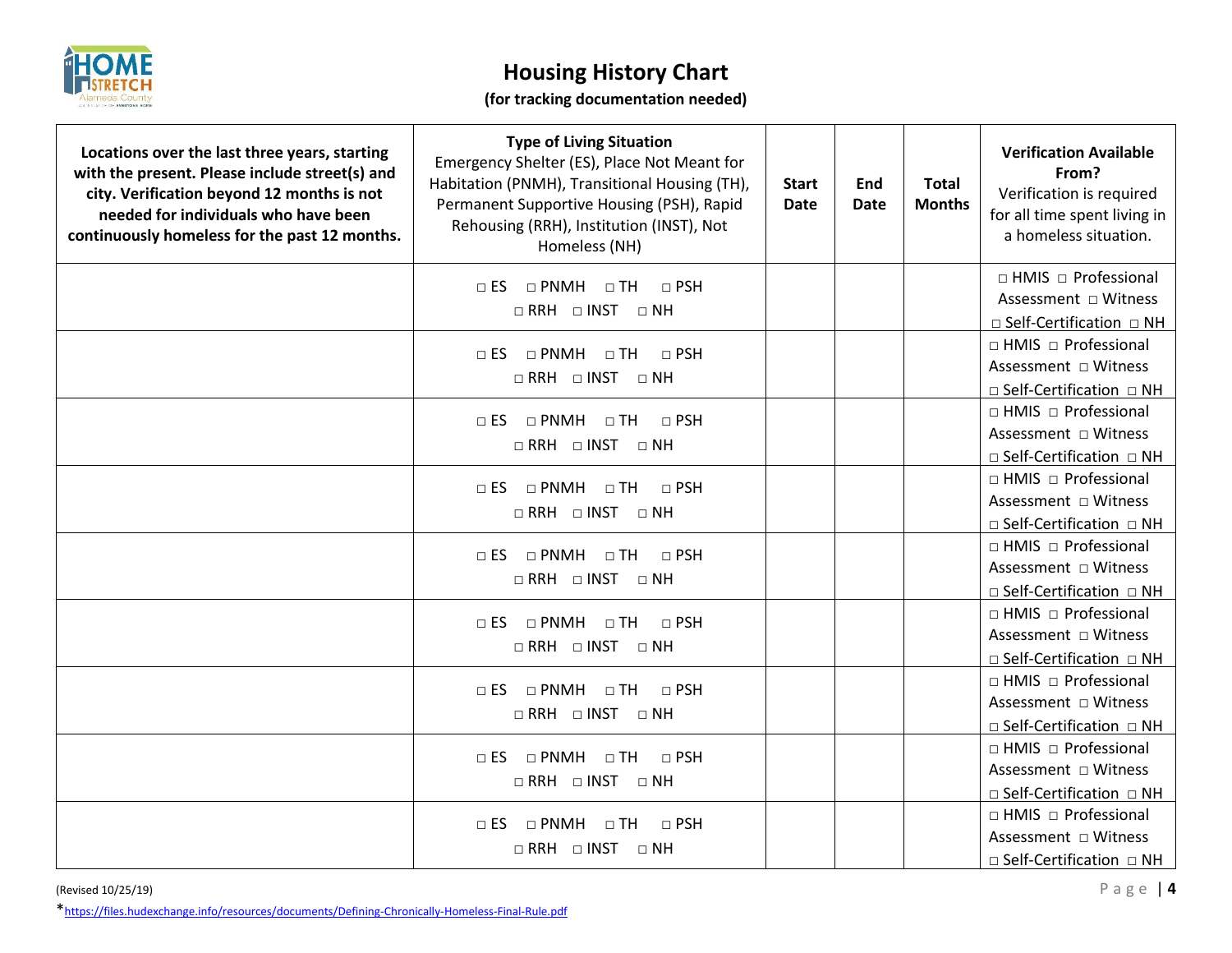#### **\*\*\*IMPORTANT, PLEASE READ\*\*\***

Please provide verification of homelessness on *your agency letterhead*. The recommended template below may be copied onto letterhead or recreated with the same content and printed on letterhead.

#### **Professional Assessment of Living Situation**

*This form should be utilized to verify homelessness for months in which a service provider, acting in their official capacity, had an encounter with a client and, based on their knowledge and professional opinion, believe that the individual or head of household was living in a place not meant for human habitation, an emergency shelter, or a safe haven at the time of the encounter. The service provider may have physically observed the individual living in a place that is consistent with the HUD definition of literal homelessness or they may have had an encounter in another setting and during that encounter there was evidence that led the service provider to conclude that the individual was living in a situation consistent with the HUD definition of literal homelessness. One encounter within a month is sufficient to verify homelessness for the entire calendar month. Service providers include outreach workers, housing navigator, healthcare professionals, members of law enforcement, and case managers.* **For each location that you can verify the applicant was living, complete all information requested. At least one observation per month is required by HUD.**

-------------------------COPY SECTION BELOW ON TO AGENCY LETTERHEAD OR USE SIMILAR TEXT ON AGENCY LETTERHEAD------------------

Applicant Name: \_\_\_\_\_\_\_\_\_\_\_\_\_\_\_\_\_\_\_\_\_\_\_\_\_\_\_\_\_\_\_\_\_\_\_\_\_ Date of Birth: \_\_\_\_\_\_\_\_\_\_\_\_\_\_\_\_

#### **For each location in which the applicant was living, complete all information requested.**

| Location of<br>encounter<br>(encampment<br>location, cross<br>streets, name of<br>clinic, address, office<br>location, etc.): | Statement detailing the aspects of the<br>interaction that indicated the Applicant<br>was experiencing homelessness at the<br>time of the encounter (physical<br>observation of the Applicant's living<br>situation, Applicant explained their living<br>situation, Applicant was carrying their | <b>Presumed location</b><br>Applicant was living<br>(address, name of<br>public space, street<br>name, landmark,<br>$etc.$ ): | Presumed living<br>situation of<br>Applicant (in car, in<br>a tent, on the<br>street, in<br>emergency shelter<br>$etc.$ ): | Date of<br>encounter:<br>(MM/DD/YYYY) |
|-------------------------------------------------------------------------------------------------------------------------------|--------------------------------------------------------------------------------------------------------------------------------------------------------------------------------------------------------------------------------------------------------------------------------------------------|-------------------------------------------------------------------------------------------------------------------------------|----------------------------------------------------------------------------------------------------------------------------|---------------------------------------|
|                                                                                                                               | belongings with them, Applicant seemed                                                                                                                                                                                                                                                           |                                                                                                                               |                                                                                                                            |                                       |
|                                                                                                                               | stressed about their living situation, etc.):                                                                                                                                                                                                                                                    |                                                                                                                               |                                                                                                                            |                                       |
|                                                                                                                               |                                                                                                                                                                                                                                                                                                  |                                                                                                                               |                                                                                                                            |                                       |
|                                                                                                                               |                                                                                                                                                                                                                                                                                                  |                                                                                                                               |                                                                                                                            |                                       |
|                                                                                                                               |                                                                                                                                                                                                                                                                                                  |                                                                                                                               |                                                                                                                            |                                       |
|                                                                                                                               |                                                                                                                                                                                                                                                                                                  |                                                                                                                               |                                                                                                                            |                                       |
|                                                                                                                               |                                                                                                                                                                                                                                                                                                  |                                                                                                                               |                                                                                                                            |                                       |

I certify that information described above is accurate and that, based on my professional opinion, the applicant was experiencing homelessness at the time of the encounter(s).

| <b>Printed Name</b> | Organization |       | Title/Role |  |
|---------------------|--------------|-------|------------|--|
| Signature           | Date         | Phone | Email      |  |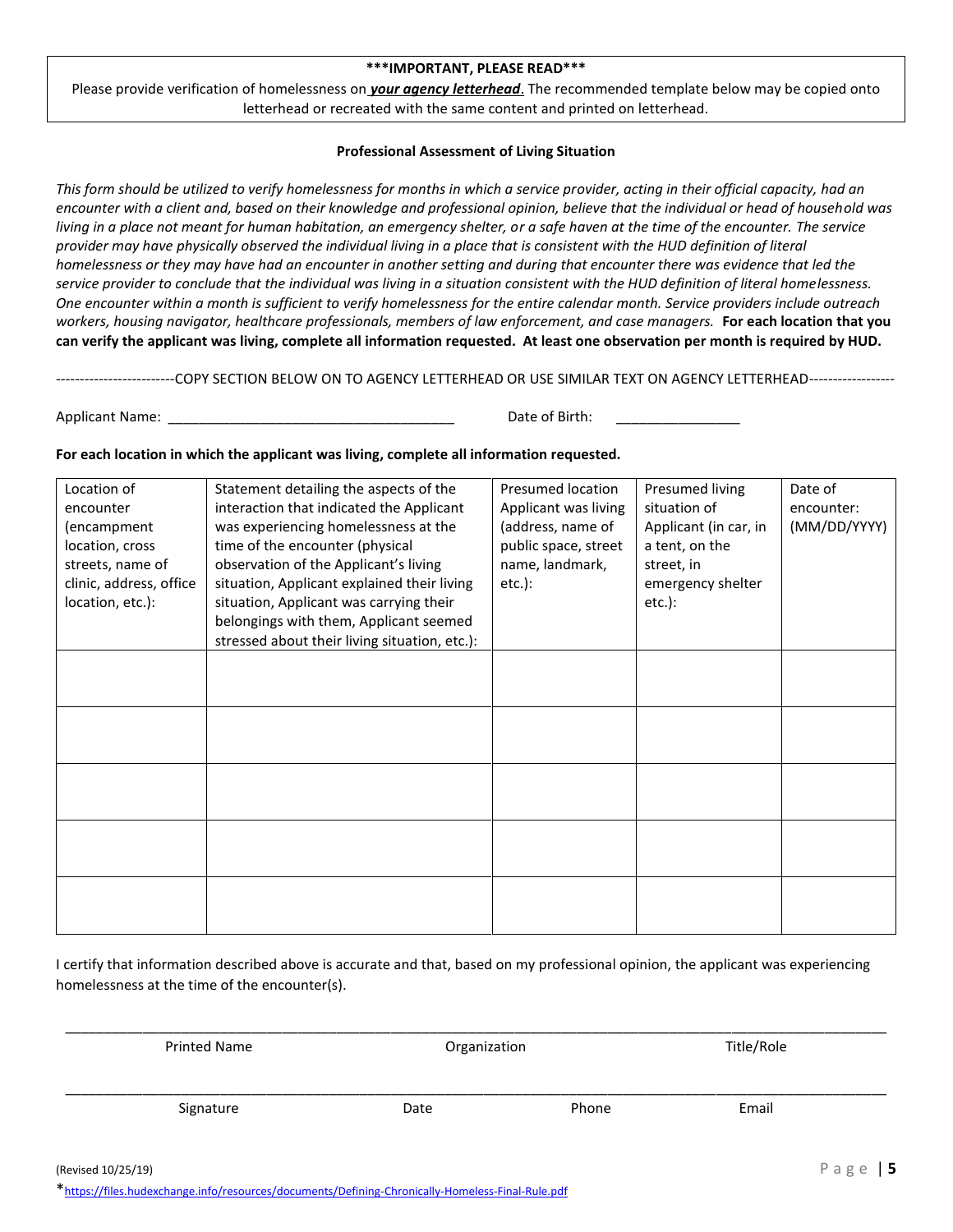#### **\*\*\*IMPORTANT, PLEASE READ\*\*\***

Please provide verification of homelessness on *your agency letterhead*. The recommended template below may be copied onto letterhead or recreated with the same content and printed on letterhead.

#### **Summary of Witness Statement**

*This form should be utilized by a service provider to verify homelessness for months in which a community member, such as a shop keeper or neighborhood resident, physically observed an individual or head of household living in a place not meant for human habitation and provided an oral or written description of their observations to the service provider. The community member must indicate which approximate dates they observed the individual or head of household residing in a place not meant for human habitation and the location. The service provider must use their professional judgement to determine if the source is reliable.* **For each location in which the applicant was observed to be living, complete all information requested. At least one observation per month is required by HUD.**

-------------------------COPY SECTION BELOW ON TO AGENCY LETTERHEAD OR USE SIMILAR TEXT ON AGENCY LETTERHEAD------------------

| Applicant Name:        | Date of Birth:         |
|------------------------|------------------------|
| Community Member Name: | Relation to Applicant: |

Phone Number (if available): \_\_\_\_\_\_\_\_\_\_\_\_\_\_

**For each location in which the community member observed the Applicant living, complete all information requested.**

| Location (address, name of<br>public space, street name,<br>landmark, etc.): | Description of living conditions observed (sleeping in a car,<br>in a tent, in the open, etc.): | Date observed: |
|------------------------------------------------------------------------------|-------------------------------------------------------------------------------------------------|----------------|
|                                                                              |                                                                                                 |                |
|                                                                              |                                                                                                 |                |
|                                                                              |                                                                                                 |                |
|                                                                              |                                                                                                 |                |
|                                                                              |                                                                                                 |                |
|                                                                              |                                                                                                 |                |
|                                                                              |                                                                                                 |                |

I certify that the information above was reported to me by the listed community member and I believe it to be an accurate account.

| <b>Printed Name</b> | Organization |       | Title/Role |  |
|---------------------|--------------|-------|------------|--|
| Signature           | Date         | Phone | Email      |  |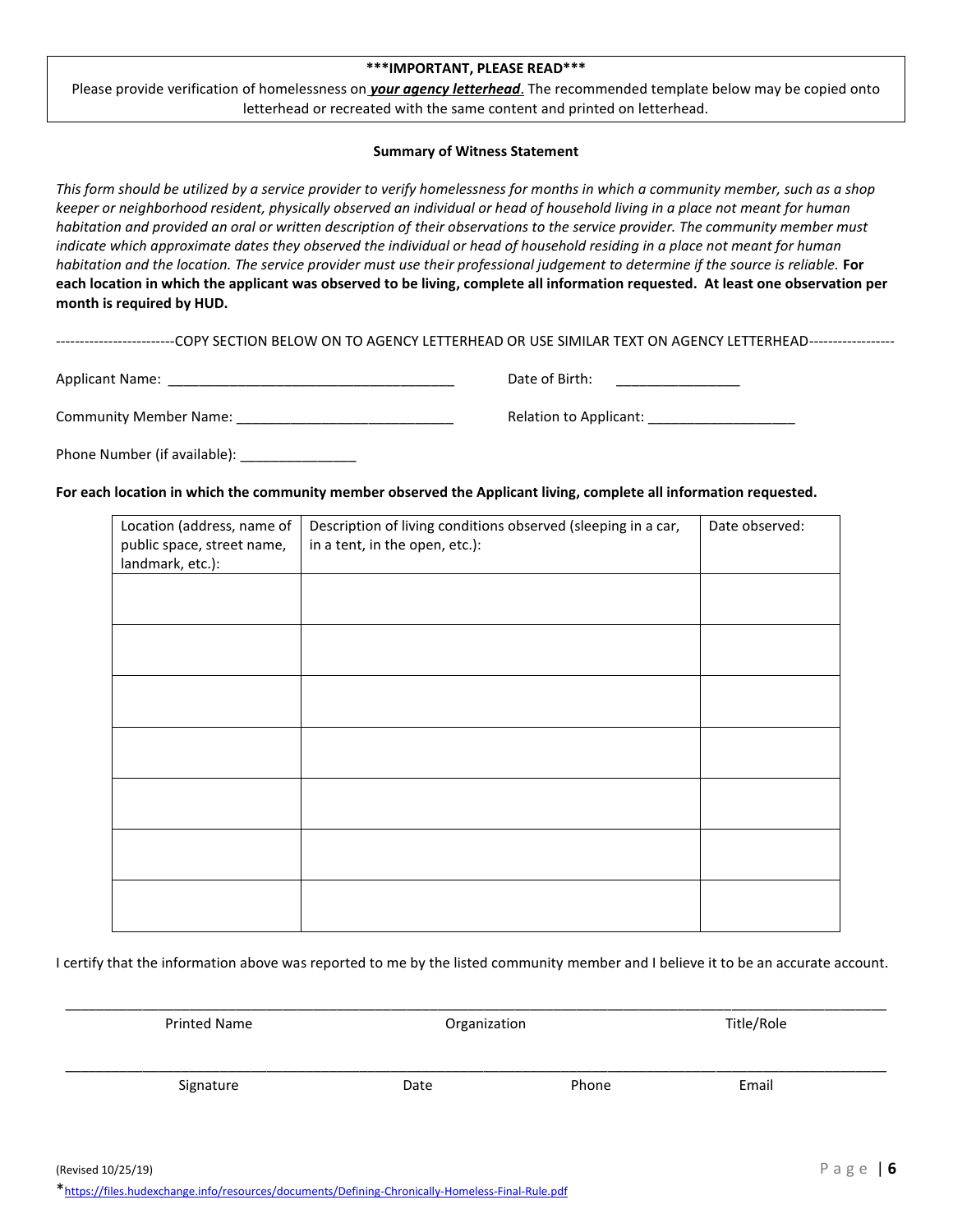

## **Homelessness Self Certification Statement**

**Instructions**: *This form may be used when an applicant lacked connections with service providers to complete a third-party verification of homelessness during a time period for which homelessness must be verified. Service providers must document all attempts to obtain third party verification for each self-certification (see below).*

Applicant Name: \_\_\_\_\_\_\_\_\_\_\_\_\_\_\_\_\_\_\_\_\_\_\_\_\_\_\_ Date of Birth: \_\_\_\_\_\_\_\_\_\_\_\_ Phone or E-mail: \_\_\_\_\_\_\_\_\_\_\_\_\_\_\_\_\_\_\_\_\_\_\_\_\_\_\_\_

I certify that I have been homeless during the following periods of time and in the following locations.

| Location (address, name of public    | Description of living conditions (sleeping in a car, in a | Start date: | End date: |
|--------------------------------------|-----------------------------------------------------------|-------------|-----------|
| space, street name, landmark, etc.): | tent, in the open, etc.):                                 |             |           |
|                                      |                                                           |             |           |
|                                      |                                                           |             |           |
|                                      |                                                           |             |           |
|                                      |                                                           |             |           |
|                                      |                                                           |             |           |
|                                      |                                                           |             |           |
|                                      |                                                           |             |           |
|                                      |                                                           |             |           |

What else would you like to share about your homeless status during the period of time referenced above (optional)? For example, *"I cannot remember the name of the place where I was living during the fall of 2018 but I believe it was an emergency shelter. I have problems with my memory from that time due to an illness."* 

I certify that the above information is correct.

Signature of Client: Date of Signature:

\_\_\_\_\_\_\_\_\_\_\_\_\_\_\_\_\_\_\_\_\_\_\_\_\_\_\_\_\_\_\_\_\_\_\_\_\_\_\_

\_\_\_\_\_\_\_\_\_\_\_\_\_\_\_\_\_\_\_\_\_\_\_\_\_\_\_\_\_\_\_\_

### **Staff Section:** *DO NOT SKIP THIS STEP*

Please document all attempts to obtain 3<sup>rd</sup> party verification for the period of homelessness documented above.

| <b>.</b> |  |
|----------|--|
| ∽        |  |
| 3)       |  |

I reviewed the above statement with the applicant and certify that the attempts to obtain third-party verification are accurate.

| Name of Staff (Print):                      |                            |
|---------------------------------------------|----------------------------|
| <b>Staff Member Organization and Title:</b> | <b>Staff Phone Number:</b> |
| Signature of Staff:                         | Date of Signature:         |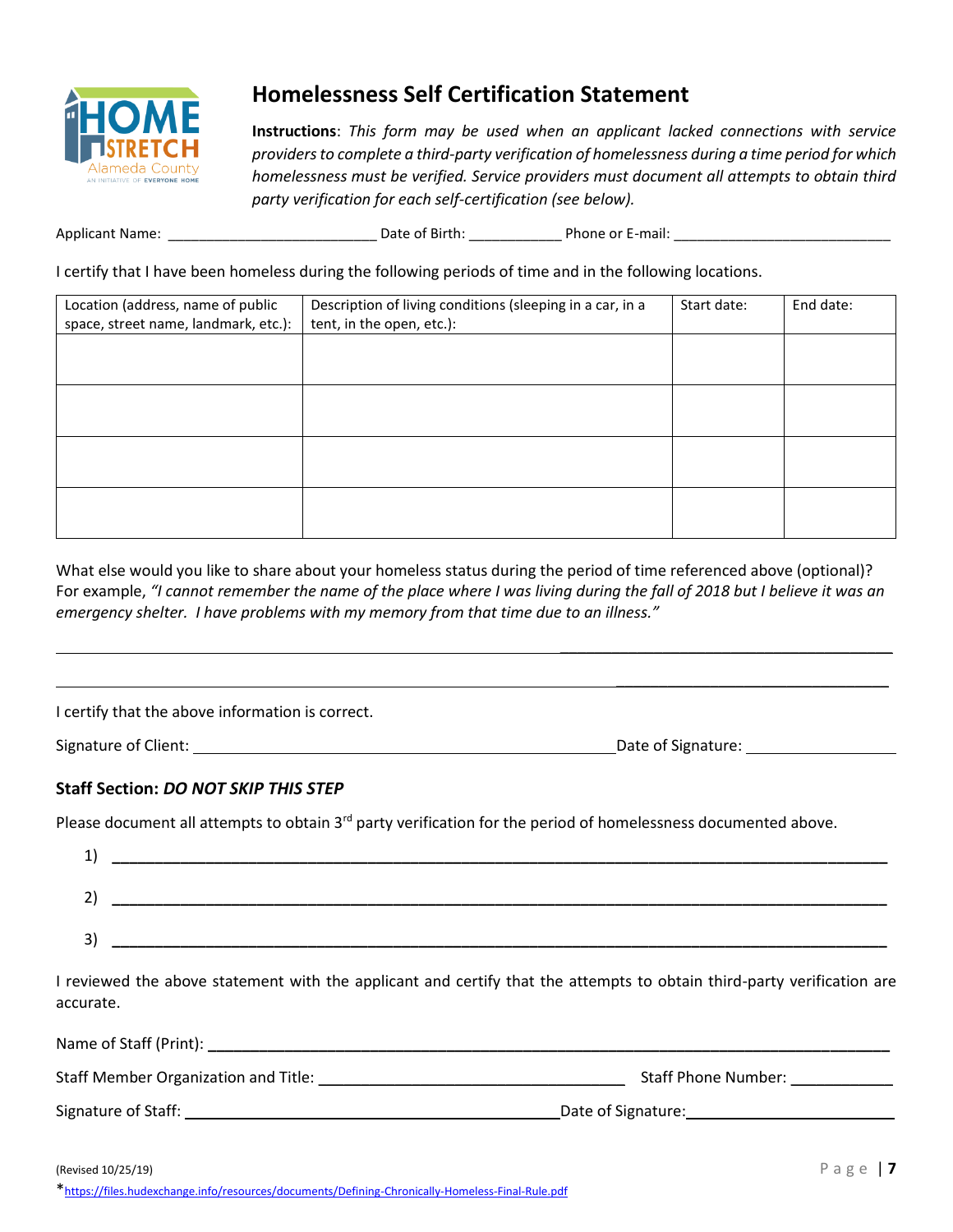

# **Guide to Home Stretch Disability Verification**

**Instructions:** Use this information as a guide when documenting disability for a Home Stretch referral. Include appropriate disability verification to enable matching to specific housing opportunities.

According to HUD guidelines, a person shall be considered to have a disabling condition if such a person has a diagnosable:

- Substance use disorder; AND/OR
- Serious mental illness; AND/OR
- Development disability (as defined in Section 102 of the Developmental Disabilities Assistance Bill of Rights Act of 2000, (42 U.S.C. 15002); AND/OR
- Post-traumatic stress disorder (PTSD); AND/OR
- Cognitive impairments resulting from brain injury; AND/OR
- Chronic physical illness or disability (e.g. HIV/AIDS)

And that condition meets all of the criteria below:

- Is expected to be of long-continued and indefinite duration; AND
- Substantially impedes the person's ability to live independently; AND
- Is of such a nature that the ability to live independently could be improved by more suitable housing conditions.

There are specific housing opportunities with set-asides or preferences for people with the following health conditions: HIV/AIDS, serious mental illness, developmental disabilities, and substance use conditions. Please have a licensed health care professional complete the **Home Stretch Disability Verification** to be considered for these specific housing opportunities.

If a licensed health care professional CANNOT complete the disability verification, then disability can also be verified by providing one of the documents listed below. However, it is strongly recommended that the **Home Stretch Disability Verification** be completed if possible.

Disability can also be verified by providing one of the documents listed below:

- Written verification of disability from the Social Security Administration, OR
- Copy of a disability check (e.g., Social Security Disability Insurance check or Veteran's Disability Compensation)